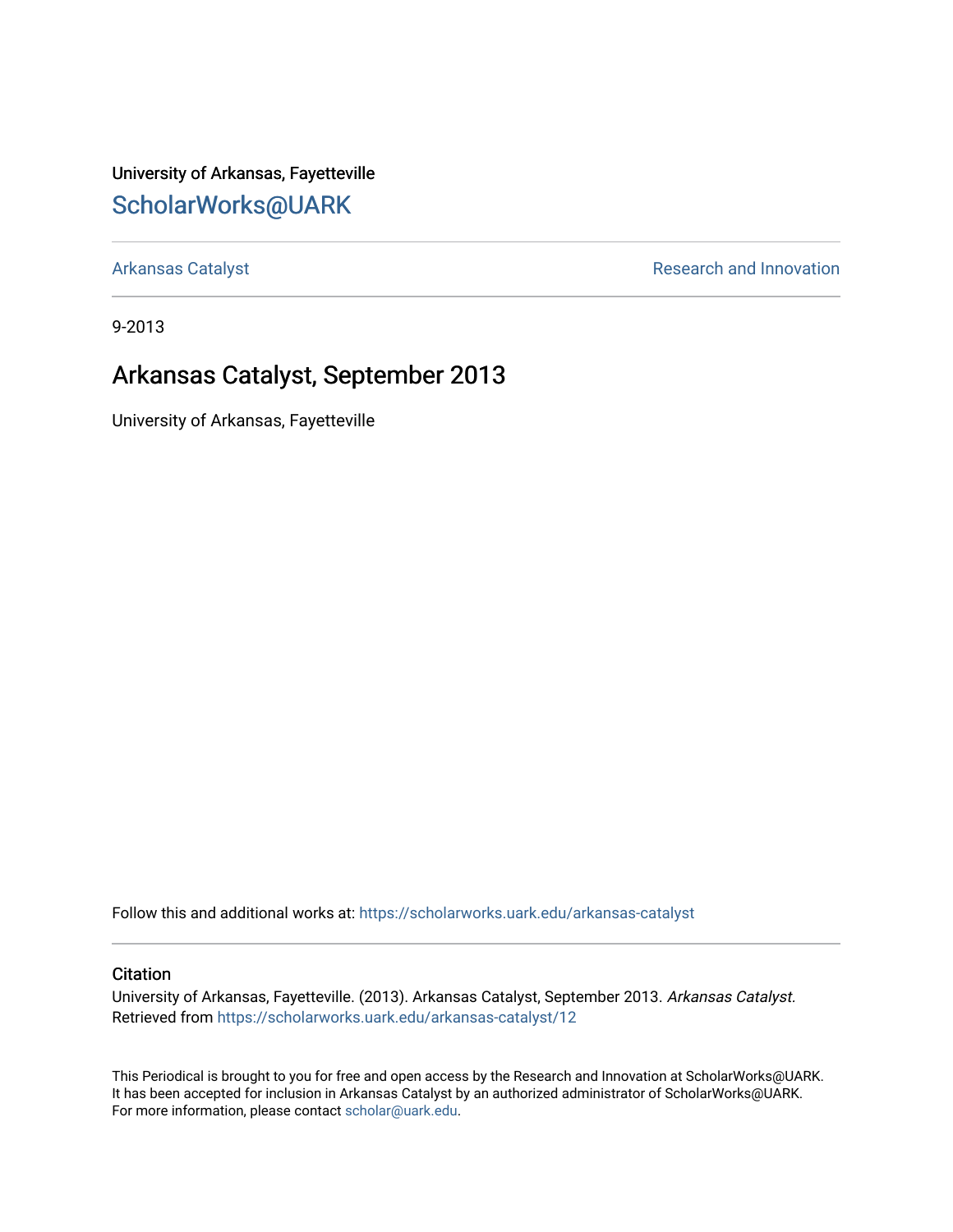

## University Awards Grants Through Arkansas Biosciences Institute



Arkansas Biosciences Institute funding helps improve University of Arkansas research facilities and supports faculty individually and with collaborators both on campus and at other institutions.

The University of Arkansas, with funding from the Arkansas Biosciences Institute, has awarded grants for 38 science and technology research projects for fiscal year 2014.

The institute is a partnership of scientists at five research institutions across Arkansas, including the state's flagship university in Fayetteville, with a focus on supporting research that improves human health.

The fiscal 2014 grants at the U of A totaled \$1,467,195, said Roger Koeppe II, a Distinguished Professor of chemistry and biochemistry who represents the flagship on the institute's scientific coordinating committee.

"The Arkansas Biosciences Institute is important for promoting broadly based university research in areas such as biomedicine and biotechnology," Koeppe said. "A review panel evaluates the initiatives based on their impact on the scientific community and potential for eventual publication."

Institute-supported investigators explore many different body and cellular processes in their search for answers to challenging basic science- and health-related questions. Koeppe said the institute chooses projects that are both innovative and may need preliminary results in order to compete for research funding on a national level, such as the National Institutes of Health or the National Science Foundation.

"These proposals primarily come from newer faculty who are just starting their labs but some can come from mid-career and senior faculty," he said. "An established faculty member who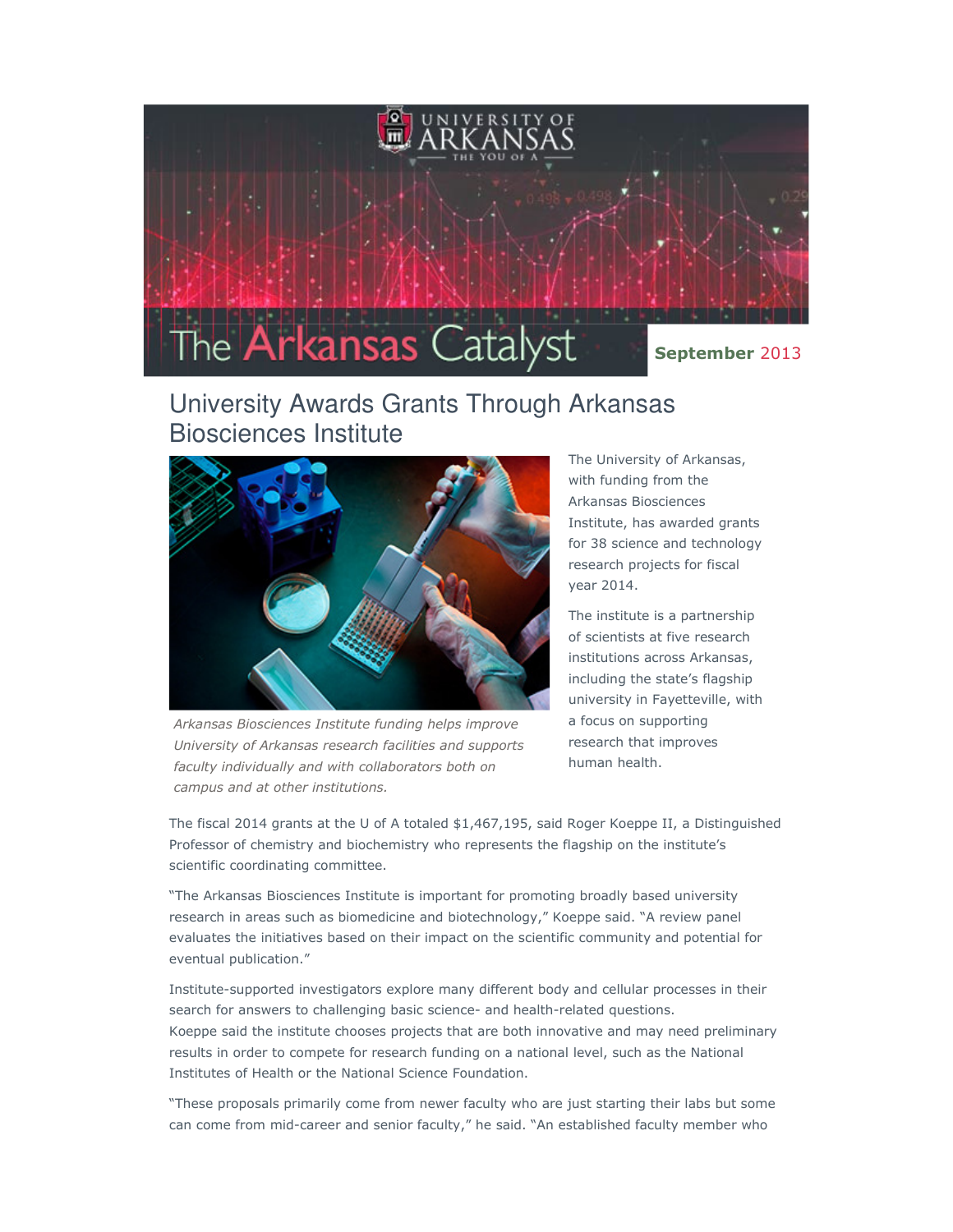has had a good research career may want to start investigating in a new area and we recognize that."

There are two other categories the committee considers when it makes the grant: shared equipment and bridge funding.



## New Study Sheds Light on Tornado Behavior



Panneer Selvam

The first field investigations of the effect of terrain elevation changes on tornado path, vortex, strength and damage have yielded valuable information that could help prevent the loss of human life and damage to property in future tornadoes.

Engineering researchers at the University of Arkansas analyzed Google Earth images of the massive

2011 Tuscaloosa, Ala., and Joplin, Mo., tornadoes and found similarities between the two in behavior and interaction with the terrain. The findings likely apply to all tornadoes.

"We wanted to understand the impact of terrain on damage magnitude and tornado path," said Panneer Selvam, professor of civil engineering. "Information about this interaction is critical. It influences decisions about where and how to build, what kind of structure should work at a given site."

The researchers' analysis led to three major observations about the nature and behavior of tornadoes as they interact with terrain. First, tornadoes cause greater damage when they travel uphill and less damage as they move downhill. Second, whenever possible, tornadoes tend to climb toward higher elevations rather than going downhill. And third, when a region is surrounded by hills, tornadoes skip or hop over valleys beneath and between

#### IN THIS ISSUE

University Awards Grants Through Arkansas Biosciences Institute

New Study Sheds Light on Tornado Behavior

Physicist Disentangles 'Schrodinger's Cat' Debate

U of A Becomes Member of UIDP

#### IN OTHER NEWS

Adams Honored for Excellence in STEM Research and Mentoring

Scientists Awarded Telescope Time at Kitt Peak National Observatory

Faculty at University of Arkansas Co-Author New Edition of Arkansas: A Narrative History

#### HELPFUL LINKS

The Arkansas Catalyst Sign up for Listserv information on the following topics: arts and humanities, high-performance computing, DNA sequencing, energy and environment, food safety, health, nanotechnology, NASArelated research, RazorGrant, STEM education and sustainability.

#### GRANT AWARD WINNERS

The following is a sampling of grants awarded to faculty in July and August, with the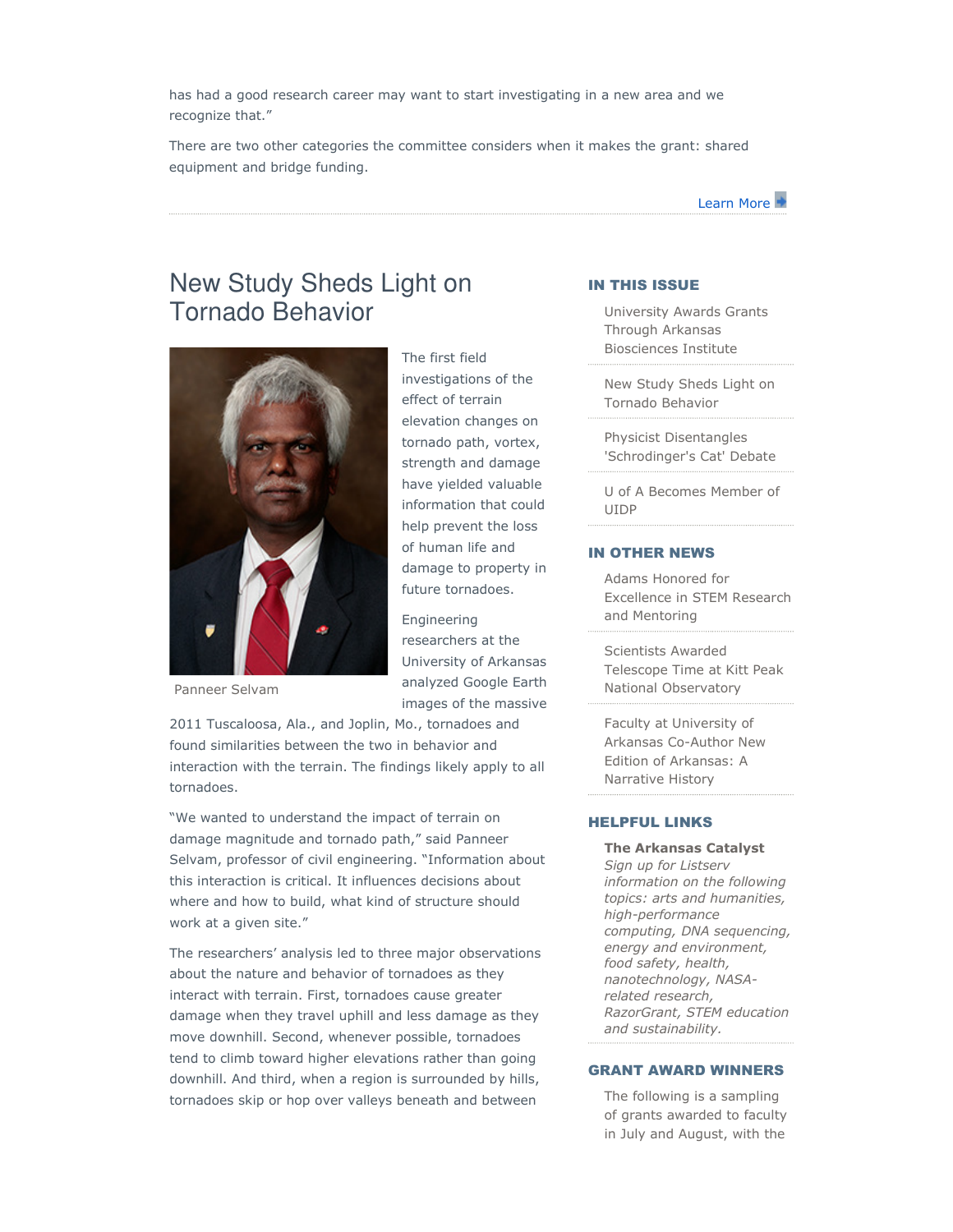these hills, and damage is noticed only on the top of the hills.

#### Learn More

## Physicist Disentangles 'Schrodinger's Cat' Debate

University of Arkansas physicist Art Hobson has offered a solution, within the framework of standard quantum physics, to the longrunning debate about the nature of quantum measurement.

In an article published August 8 by Physical Review A, a journal of the American Physical Society, Hobson argues that the



Art Hobson

phenomenon known as "nonlocality" is key to understanding the measurement problem illustrated by "Schrodinger's cat."

In 1935, Nobel Laureate Erwin Schrodinger used the example of a cat in a closed box to illustrate the central paradox of quantum physics: microscopic particles such as electrons, photons or atoms can exist in two quantum states at once. These states are known as "superpositions."

Hobson cites direct experimental evidence supporting his analysis, from experiments performed in 1990 involving nonlocal observation of entangled pairs of photons.

"The strange thing is that the action happens instantly, with no time for light or an electromagnetic signal or radio signal to communicate between the two," Hobson said. "It is a single object that is behaving as a single object but it is in two different places. It doesn't matter what the distance is between them."

Hobson is professor emeritus of physics in the J. William Fulbright College of Arts and Sciences.



principal investigator, the award amount and the sponsor. An asterisk (\*) indicates the continuation of a previous award. - Burt Bluhm, National Science Foundation, \$778,000 - Roger Koeppe, \$684,485, National Science Foundation - Christian Tipsmark, \$614,500, National Science Foundation - Nan Zheng, \$550,000, National Science Foundation - Micah Hale, \$367,345, Arkansas Highway and Transportation Department - Fred Limp, \$300,378, National Park Service - Jim Correll, \$289,982, University of Exeter - Thad Scott, \$273,546, Poteau Valley Improvement Authority - Jackson Cothren, \$249,986, National Science Foundation - David Stahle, \$219,650, National Science Foundation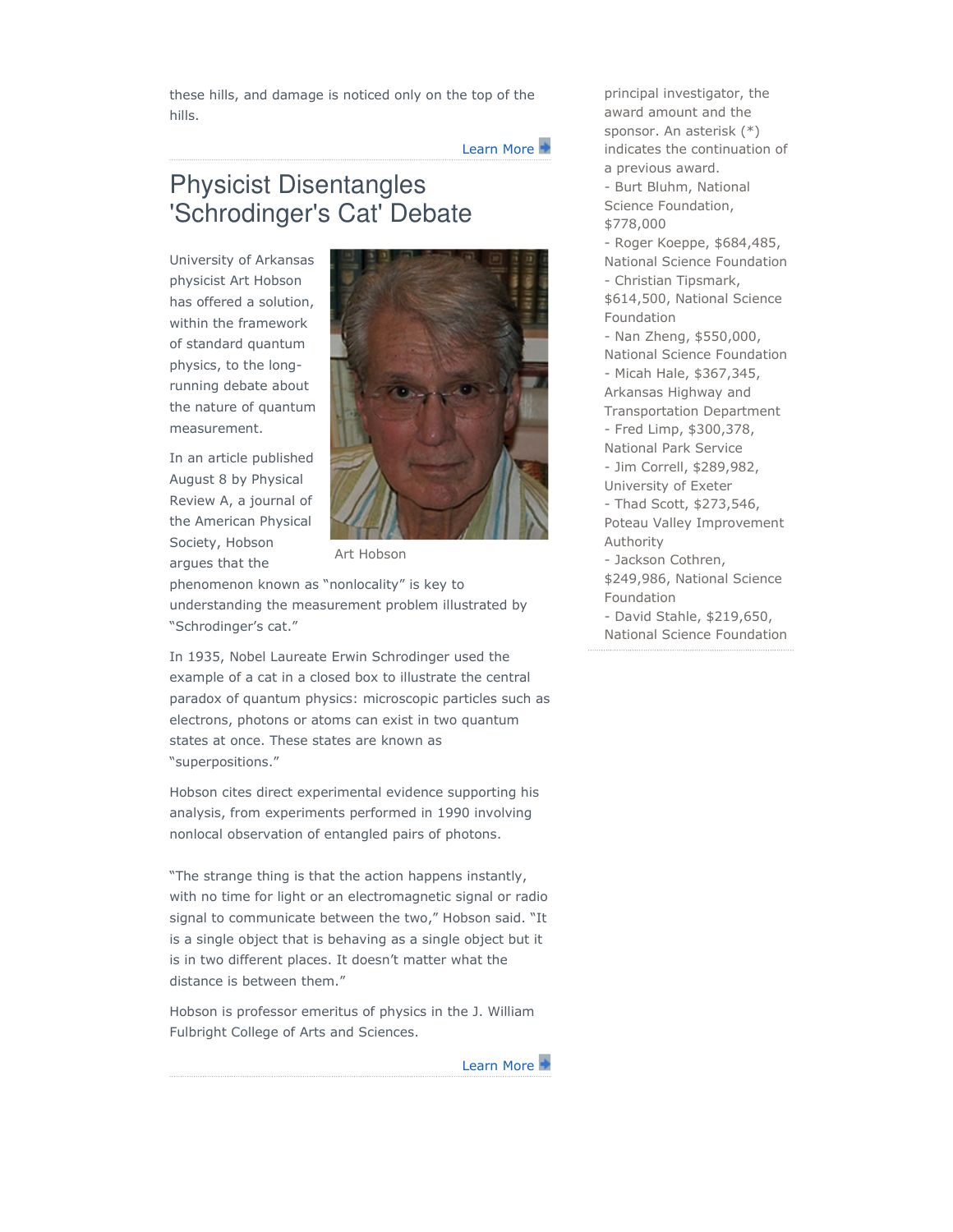# U of A Becomes Member Institution of UIDP

The University of Arkansas has been accepted as a member institution of the University-Industry Demonstration Partnership.

Convened by the National Academies, the Washington, D.C.-based partnership was launched in 2006 by the Government-University-Industry Research Roundtable to provide a forum for academic and corporate representatives with diverse interests and responsibilities to find better ways to work together.

"Becoming a member of this national organization allows the University of Arkansas to strengthen existing research collaborations and partnerships and be in a better position to develop new relationships," said Jim Rankin, vice provost for research and economic development at the University of Arkansas. "The University-Industry Demonstration Partnership is a project-oriented organization where members identify issues and opportunities impacting university-industry relations and develop new approaches to working together."

Member benefits include preferred attendance at the partnership's meetings and workshops, exclusive participation in its projects and initiatives and access to critical information shared through the member listserv.

#### CONTACT US

Vice Provost for Research and Economic Development 205 Administration Building 1 University of Arkansas Fayetteville, AR 72701 479-575-2470 Website: vpred.uark.edu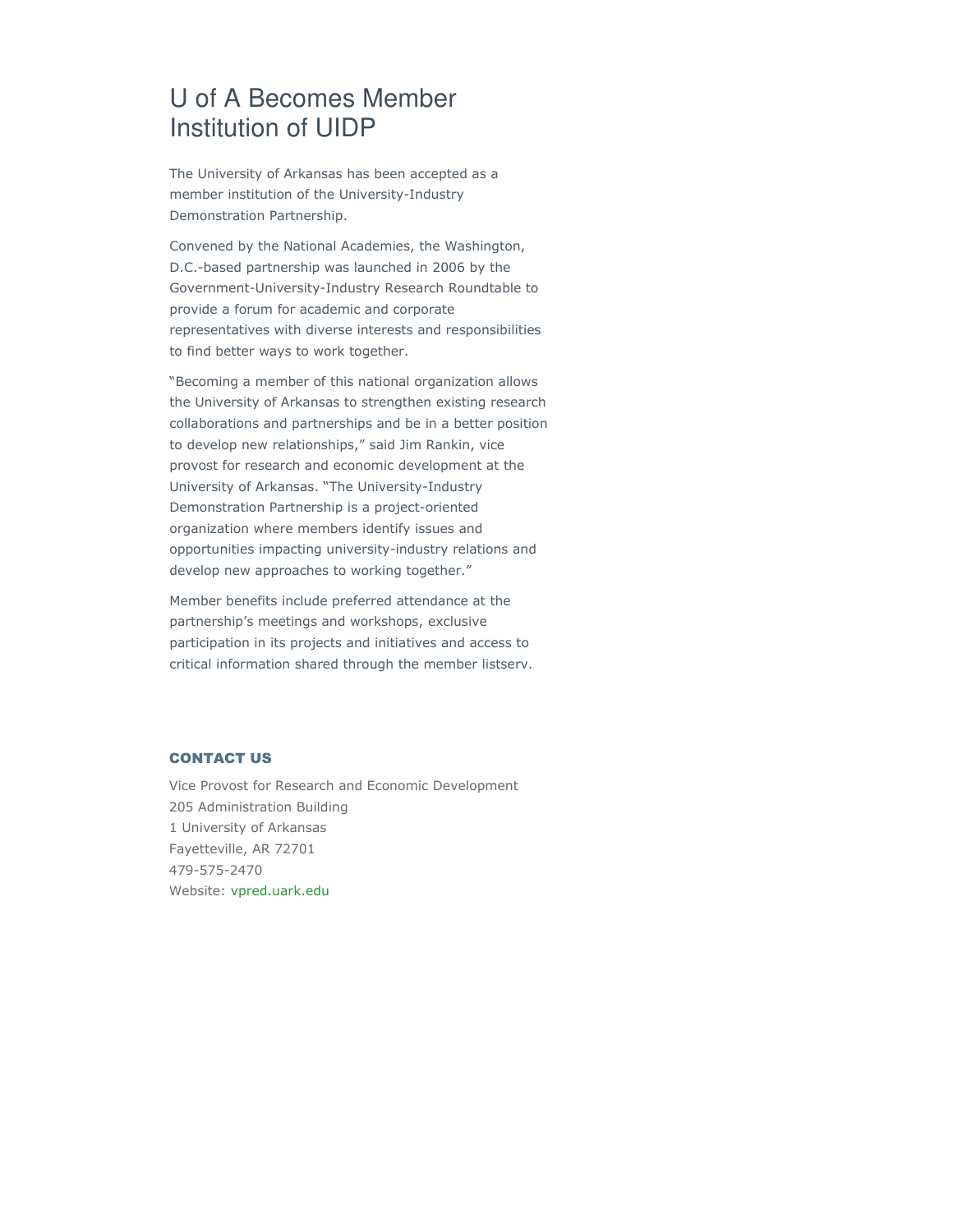# **University of Arkansas Arkansas Newswire**

# **University Awards Grants Through Arkansas Biosciences Institute**

## **Projects across campus focus on improvement of human health**

Wednesday, August 28, 2013

FAYETTEVILLE, Ark. — The University of Arkansas, with funding from the Arkansas Biosciences Institute, has awarded grants for 38 science and technology research projects for fiscal year 2014.

The institute is a partnership of scientists at five research institutions across Arkansas, including the state's flagship university in Fayetteville, with a focus on supporting research that improves human health.

The fiscal 2014 grants at the U of A totaled \$1,467,195, said Roger Koeppe II, a Distinguished Professor of chemistry and biochemistry who represents the flagship on the institute's scientific coordinating committee.



Roger Koeppe II, University of Arkansas

"The Arkansas Biosciences Institute is important for promoting broadly based university research in areas such as biomedicine and biotechnology," Koeppe said. "A review panel evaluates the initiatives based on their impact on the scientific community and potential for eventual publication."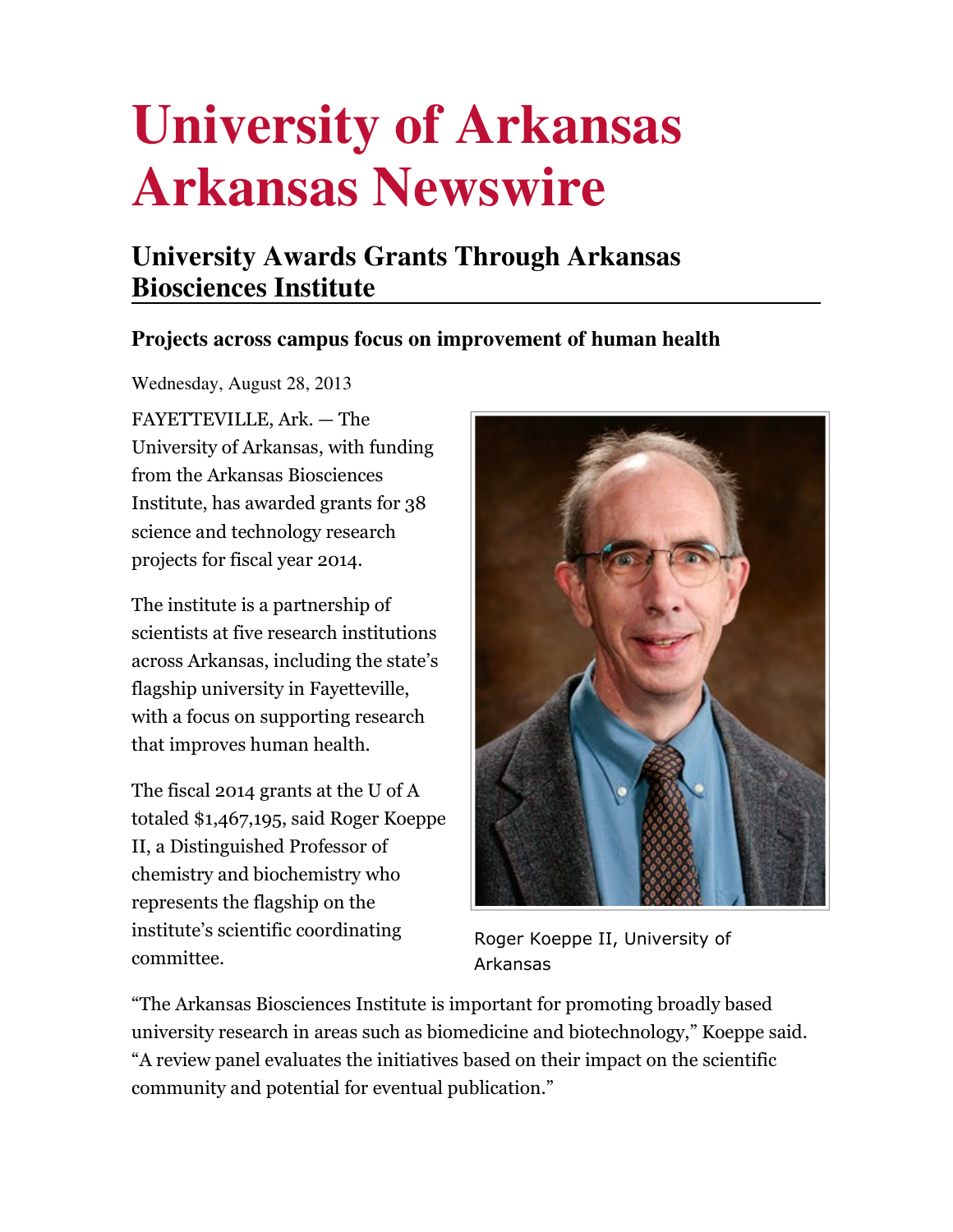Institute-supported investigators explore many different body and cellular processes in their search for answers to challenging basic science- and healthrelated questions.

Koeppe said the institute chooses projects that are both innovative and may need preliminary results in order to compete for research funding on a national level, such as the National Institutes of Health or the National Science Foundation.

"These proposals primarily come from newer faculty who are just starting their labs but some can come from mid-career and senior faculty," he said. "An established faculty member who has had a good research career may want to start investigating in a new area and we recognize that."

There are two other categories the committee considers when it makes the grant: shared equipment and bridge funding, according to Koeppe.

Multiple researchers may request funding for a large piece of equipment that they will share, he said.

"The Arkansas Biosciences Institute may be able to help buy equipment that could be hard for an individual lab to purchase," he said. "This can be across disciplines."

Bridge funding is intended to keep a research project going if funding from other areas has lapsed.

"This will be when someone has had major grant support but maybe there's a lapse in funding for a year or two," he said. "In some instances, ABI funds may be able to provide help to keep them competitive on the national level."

Ralph Henry, Distinguished Professor of biological sciences at the U of A, has used Arkansas Biosciences Institute funding to improve his research facility and support his work individually and with collaborators both on campus and at other institutions, including the University of Arkansas for Medical Sciences. In the latest round of funding, Henry received a grant to support his long-running investigation of protein purification instruments.

"These instruments, called FPLCs, are critical to the research we do for the U.S. Department of Energy to understand how photosynthetic membrane proteins are targeted and assembled to function in light capture," Henry said. "We use the FPLCs to support protein-based biomedical studies being conducted by researchers in the University of Arkansas' Center for Protein Structure and Function, which has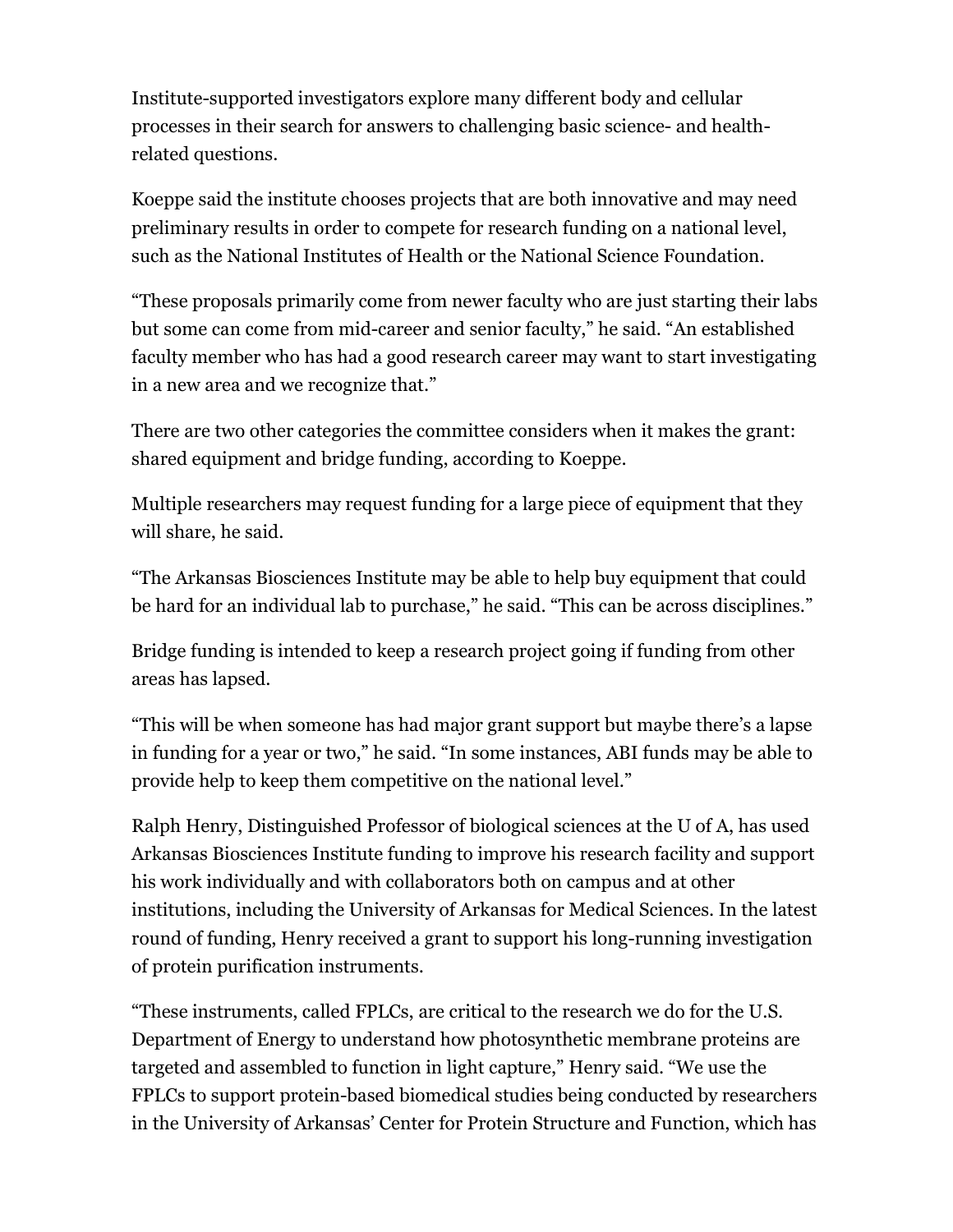been funded by the National Institutes of Health since 2001. The same FPLCs we utilize have also been critical for the NSF-funded collaboration my group has with Professor Bob Beitle in the College of Engineering.

"So I would estimate that the ABI funds, which were used to maintain the FPLCs, resulted very conservatively in a return on investment, just in federal grants alone, of greater than 40 to 1 in terms of federal dollars for each dollar spent by ABI," said Henry, the W.M. Keck Professor in the J. William Fulbright College of Arts and Sciences.

"If you consider dollars pumped into the economy through the hiring of researchers from the federal grant dollars, the impact of ABI is quite broad in the community and the state," he said.

The vision for the Arkansas Biosciences Institute emerged during a statewide planning process for use of the state's share of the 1998 nationwide tobacco settlement. Health care leaders across the state spoke out in favor of dedicating a portion of the tobacco settlement funds to innovative research that could help reduce or prevent smoking-related illnesses.

Arkansas voters endorsed the proposed Tobacco Settlement Proceeds Act of 2000, and the Arkansas Legislature enacted the provisions of that proposal as Acts 1569 through 1580 of 2001.

Part of that legislation established the Arkansas Biosciences Institute as a consortium of five research institutions: the University of Arkansas at Fayetteville, the University of Arkansas System's statewide Division of Agriculture, the University of Arkansas for Medical Sciences, Arkansas State University and Arkansas Children's Hospital.

### **Contacts:**

Roger Koeppe II, Distinguished Professor chemistry and biochemistry 479-575-4976, rk2@uark.edu (mailto:rk2@uark.edu)

Chris Branam, research communications writer/editor University Relations 479-575-4737, cwbranam@uark.edu (mailto:cwbranam@uark.edu)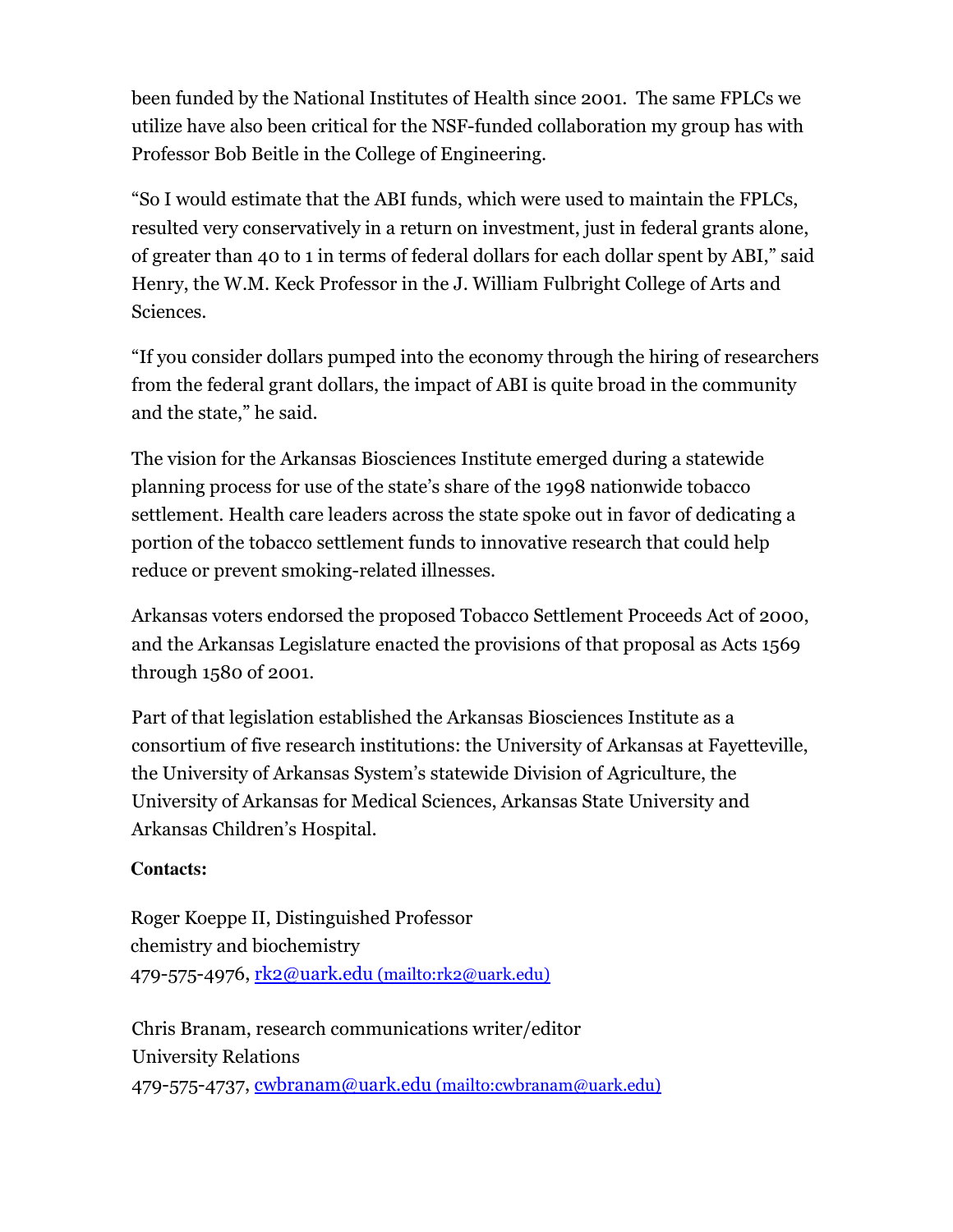# **University of Arkansas Arkansas Newswire**

# **New Study Shows Tornadoes Tend Toward Higher Elevations and Cause Greater Damage Moving Uphill**

## **Research examined terrain damage of Joplin and Tuscaloosa tornadoes**

Tuesday, August 27, 2013

FAYETTEVILLE, Ark. – The first field investigations of the effect of terrain elevation changes on tornado path, vortex, strength and damage have yielded valuable information that could help prevent the loss of human life and damage to property in future tornadoes.

Engineering researchers at the University of Arkansas analyzed Google Earth images of the massive 2011 Tuscaloosa, Ala., and Joplin, Mo., tornadoes and found similarities between the two in behavior and



The most severe damage caused by the EF5 tornado that struck Joplin, Mo., on May 22, 2011, occurred on flat terrain or when the tornado was moving uphill.

interaction with the terrain. The findings likely apply to all tornadoes.

"We wanted to understand the impact of terrain on damage magnitude and tornado path," said Panneer Selvam, professor of civil engineering. "Information about this interaction is critical. It influences decisions about where and how to build, what kind of structure should work at a given site."

The researchers' analysis led to three major observations about the nature and behavior of tornadoes as they interact with terrain:

- Tornadoes cause greater damage when they travel uphill and less damage as they move downhill.
- Whenever possible, tornadoes tend to climb toward higher elevations rather than going downhill.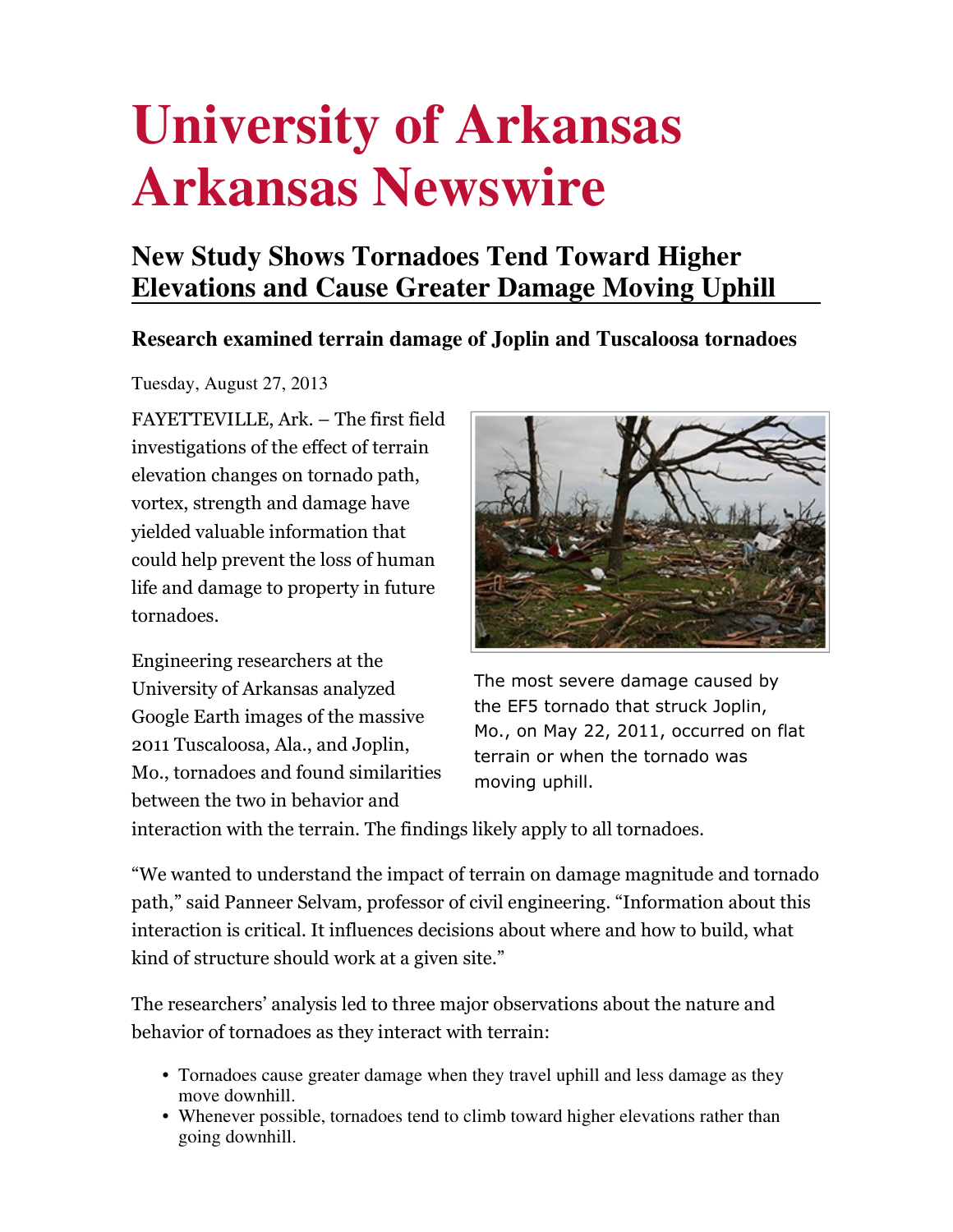• When a region is surrounded by hills, tornadoes skip or hop over valleys beneath and between these hills, and damage is noticed only on the top of the hills.

For years Selvam has studied the effect of high winds on structures and developed detailed computer models of tornadoes. He and civil engineering graduate student Nawfal Ahmed used tornado path coordinates from the National Oceanic and Atmospheric Administration and imposed this data on overlaid Google Earth images. They studied the tornadoes' damage in depth by comparing historical images to aerial photographs taken after the events. Google Earth photographed Tuscaloosa one day after the tornado there. For the Joplin tornado, an aerial photograph was taken on June 7, 16 days after the twister.

In terms of magnitude of damage, the data clearly showed that tornadoes cause greater damage going uphill and huge damage on high ground or ridges. Damage decreased as the tornadoes moved beyond the crest of a hill and going downhill. While it seems logical, this data contradicted a finding from a previous study in which Selvam and a different student found that a hill can act as a protection wall for buildings.

The researchers also found that when approaching a geographic intersection, tornadoes climb toward ridges rather than go downhill, which is counterintuitive when one thinks about wind or water seeking the path of least resistance. With both the Joplin and Tuscaloosa tornadoes, there were several locations where the paths changed direction. At each of these locations, or intersections, the tornadoes consistently sought higher ground.

Finally, Selvam and Ahmed discovered that when a region is surrounded by hills, tornadoes tend to maintain a consistent trajectory rather than follow topographical contours. jumping over valleys to hit hilltops and ridges. With both tornadoes, Selvam said, it was clear that all highland areas suffered the most damage.

Occurring less than a month apart, the Tuscaloosa (April 27) and Joplin (May 22) tornadoes are two of the most deadly and expensive natural disasters in recent U.S. history. Tuscaloosa was an EF4, multiple-vortex tornado that destroyed parts of Tuscaloosa and Birmingham, Ala. The tornado killed 64 people and caused roughly \$2.2 billion in property damage, which, at the time, made it the costliest single tornado in U.S. history. Only a month later, the Joplin tornado, an EF5 with multiple vortices, which damaged or destroyed roughly a third of the city, killed 158 people, injured 1,150 others and caused \$2.8 billion in damage.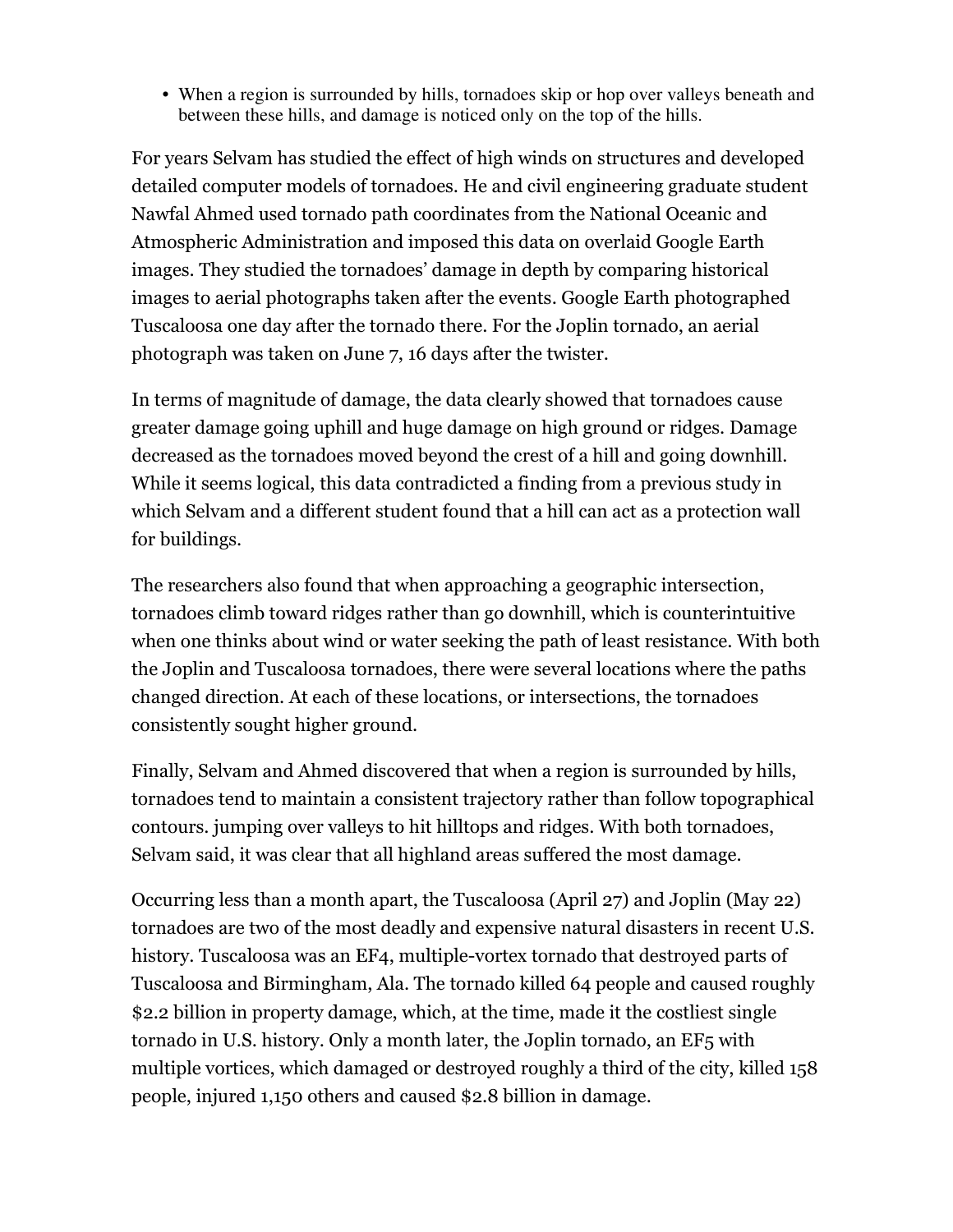The researchers presented their findings at the 12<sup>tth</sup> Americas Conference on Wind Engineering.

Selvam is holder of the James T. Womble Professorship in Computational Mechanics and Nanotechnology Modeling. He directs the university's Computational Mechanics Laboratory.

### **Contacts:**

Panneer Selvam, professor, civil engineering College of Engineering 479-575-5356, rps@uark.edu (mailto:rps@uark.edu)

Matt McGowan, science and research communications officer University Relations 479-575-4246, dmcgowa@uark.edu (mailto:dmcgowa@uark.edu)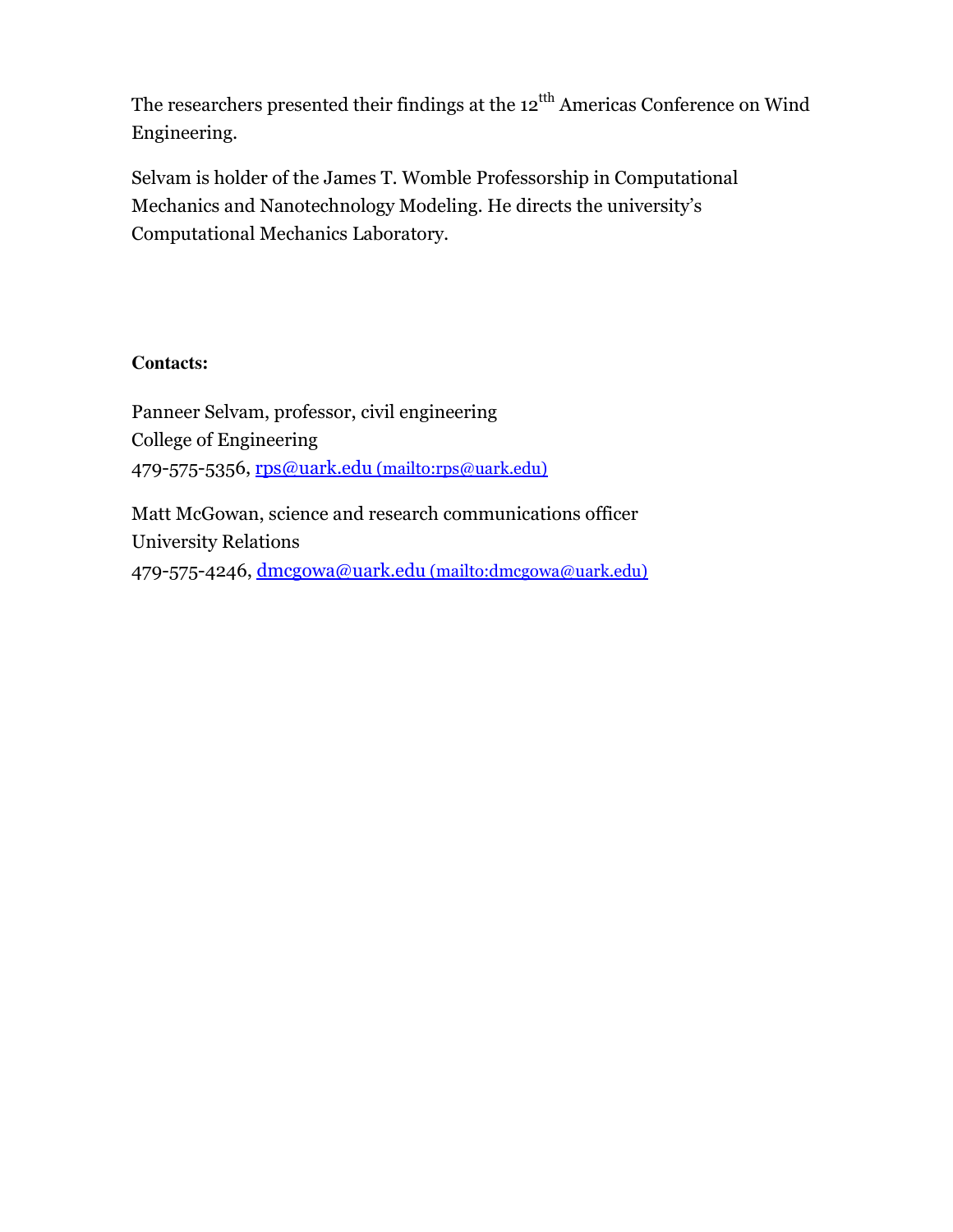# **University of Arkansas Arkansas Newswire**

# **Physicist Disentangles 'Schrodinger's Cat' Debate**

## **Hobson's analysis contributes to foundations of quantum physics**

Monday, August 26, 2013

FAYETTEVILLE, Ark. – University of Arkansas physicist Art Hobson has offered a solution, within the framework of standard quantum physics, to the long-running debate about the nature of quantum measurement.

In an article published August 8 by Physical Review A, a journal of the American Physical Society, Hobson argues that the phenomenon known



Art Hobson, professor emeritus, physics, University of Arkansas

as "nonlocality" is key to understanding the measurement problem illustrated by "Schrodinger's cat."

In 1935, Nobel Laureate Erwin Schrodinger used the example of a cat in a closed box to illustrate the central paradox of quantum physics: microscopic particles such as electrons, photons or atoms can exist in two quantum states at once. These states are known as "superpositions."

"A measurement in quantum physics means using some sort of large-scale macroscopic device, such as a Geiger counter, to learn something about the quantum state of a microscopic system, such as an atom or a single photon," Hobson said. "Quantum theory seems to imply that if you connect the microscopic system to a large-scale measuring device that distinguishes between the two distinct states of the microscopic system, then the Geiger counter will be also 'entangled' into a superposition of existing in two simultaneous states. However, this is something that we never observe and is not acceptable."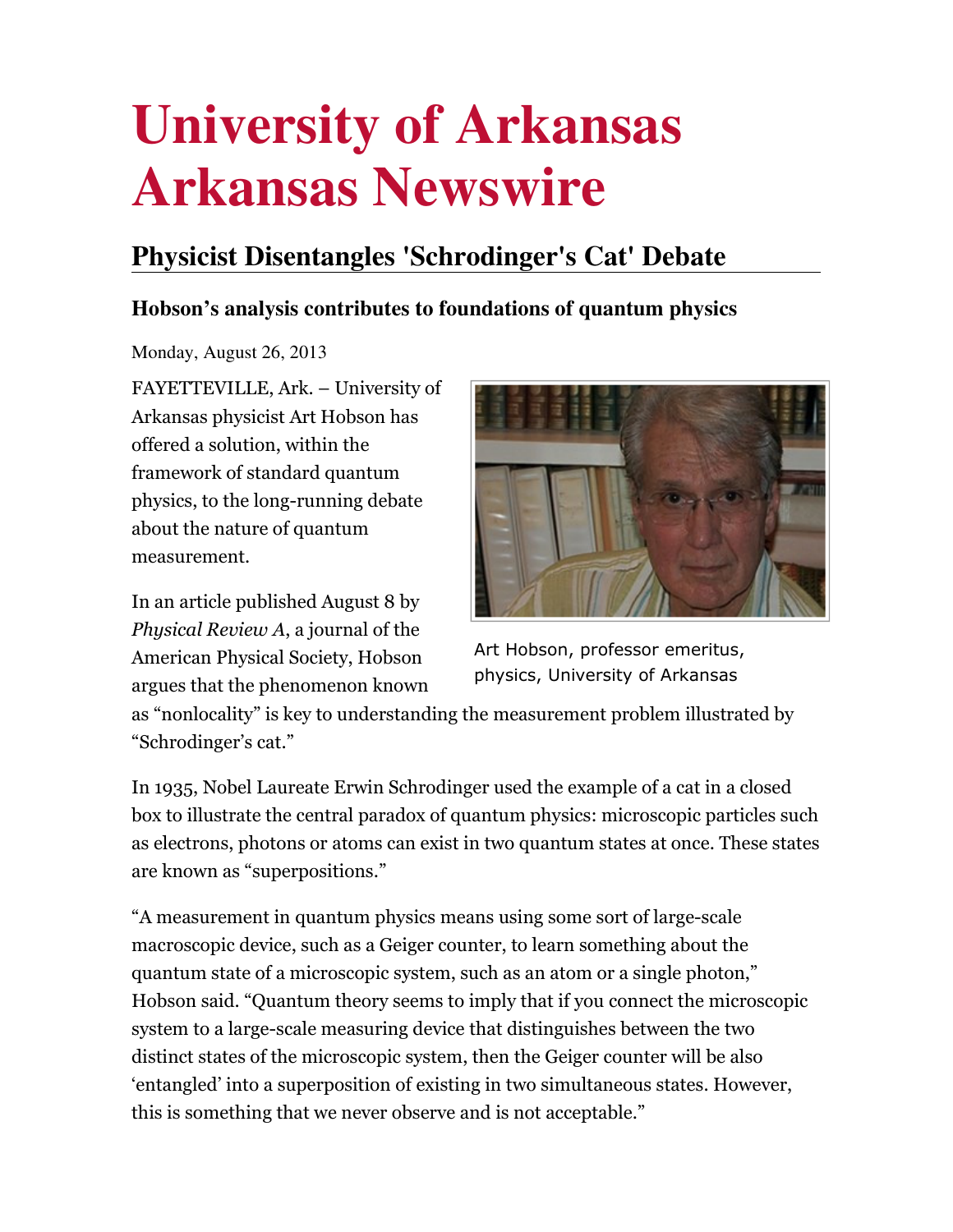Using Schrodinger's illustration, Hobson said the cat plays the role of the Geiger counter that is connected to a radioactive nucleus in order to determine the decayed or undecayed state of the nucleus. A "live cat" would be a macroscopic signal of an undecayed nucleus and a "dead cat" would be the macroscopic signal of a decayed nucleus. Quantum theory seems to say that the cat should therefore be entangled into a superposition of being both dead and alive, he said.

Instead, Hobson writes in his article that the cat's quantum state is "entangled" with the atom's state, implying that there is an important "nonlocal relation," or instantaneous action-at-a-distance, between the two. According to nonlocality, if any two entangled objects are sent in opposite directions and the state of one of them is altered, the second instantly alters its state in response no matter how far apart the two may be. Hobson cites direct experimental evidence supporting his analysis, from experiments performed in 1990 involving nonlocal observation of entangled pairs of photons.

 "The strange thing is that the action happens instantly, with no time for light or an electromagnetic signal or radio signal to communicate between the two," Hobson said. "It is a single object that is behaving as a single object but it is in two different places. It doesn't matter what the distance is between them.

That phenomenon must be taken into account to resolve the measurement problem, he said. That means with Schrodinger's cat, the cat is no longer predicted to be both dead and alive. It is instead dead if the nucleus decays, and alive if the nucleus does not decay, just as one would expect.

According to Hobson, since 1978, three previous published analyses have suggested similar solutions to the measurement problem, but the earlier solutions were little noticed at the time and the debate continued, "leading to confusion and even to pseudoscientific claims about the implications of quantum physics," he said.

"It's important to sort out the foundations of quantum physics," Hobson said. "This theory is more than a century old now, and these ideas have been out there but they haven't been noticed or taken seriously enough. It is my hope that this resolution of the measurement problem will now be accepted by the quantum foundations community."

Hobson is professor emeritus of physics in the J. William Fulbright College of Arts and Sciences.